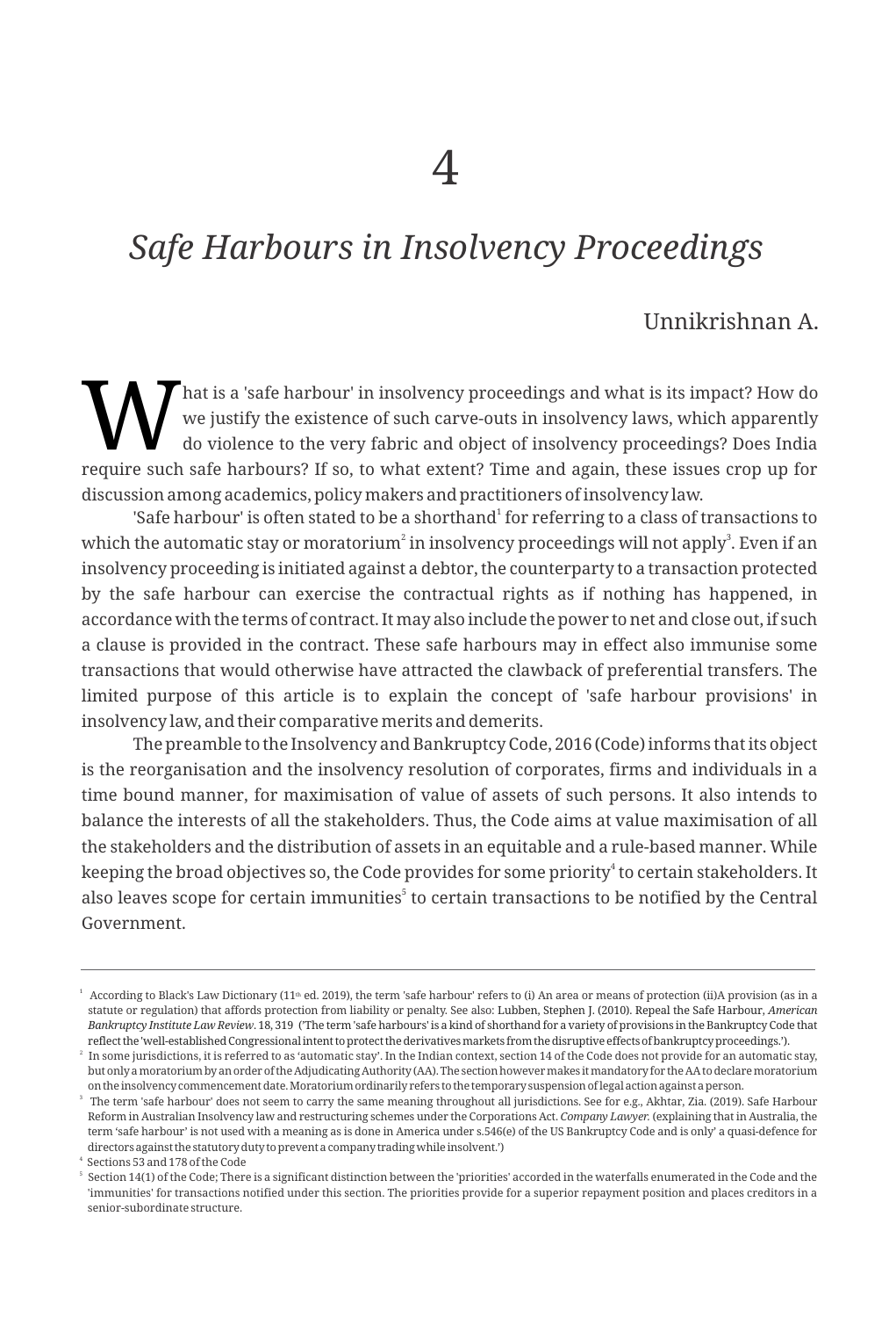Ordinarily, the benefit of safe harbour provision is extended only to certain financial contracts, which if left to the normal rules of insolvency, can create systemic havoc. Thus, such provisions provide a privileged position to certain financial contracts. The rule of pro rata distribution among creditors of the same class is given a go-by in a safe harbour transaction.

In the United States (US), Title 11 of the U.S. Code (11 U.S.C.A. § 546) provides that a trustee may not avoid a transfer that is a margin payment, or settlement payment, made by or to (or for the benefit of) a commodity broker, forward contract merchant, stockbroker, financial institution, financial participant, or securities clearing agency, or that is a transfer made by or to (or for the benefit of) a commodity broker, forward contract merchant, stockbroker, financial institution, financial participant, or securities clearing agency, in connection with a securities contract, commodity contract, or forward contract. There are other exemptions to contracts like those involving swaps and repos.

#### THE NEED FOR SAFE HARBOURS

Usually, the safe harbour protection is provided to certain selected financial transactions involving financial entities. The interconnectedness of the firms and the possible fall out of a systemic failure if such transactions fail, make them specifically eligible candidates for such protection.<sup> $7$ </sup> The need for safe harbours spring from a notion that completion of certain transactions are necessary for the stability of the financial system as a whole, and upsetting them on the reason of insolvency is an invitation for systemic trouble.  $\mathrm{^sThe}$  second reason often articulated is the possible avoidance of cherry picking. $^{\circ}\,$  The safe harbour provisions allow the non-defaulter counterparty to liquidate, terminate or exercise set off in contracts, without being affected seriously by the moratorium.

In the US, safe harbour provisions were introduced because the Congress considered the need for exemption from automatic stay called for, to obviate the 'insolvency of one commodity or security firm from spreading to other firms and possibly threatening the collapse of the affected market.<sup>110</sup> In the Report<sup>11</sup> on the Bankruptcy Abuse prevention and Consumer Protection Act, 2005 the Committee of the House of Representatives explained the rationale for such protection very succinctly:

'Systemic risk is the risk that the failure of a firm or disruption of a market or settlement system will cause widespread difficulties at other firms, in other market segments or in the financial system as a whole. If participants in certain financial activities are unable to enforce their rights to terminate financial contracts with an insolvent entity in a timely manner, or to offset or net their various contractual obligations, the resulting uncertainty and potential lack of liquidity could increase the risk of an inter-market disruption.'

<sup>6</sup> 1 U.S.C. § 546(e)-(g), (j) (2012); 11 U.S.C. § 555; 11 U.S.C. § 556; 11 U.S.C. § 560; 11 U.S.C. 561; 11 U.S.C. § 741(5), (7), (8).

<sup>7</sup> Lubben, Stephen J. (2010). Repeal the Safe Harbours, *American Bankruptcy Institute Law Review* 18, 319, 321 ('The volatility, interconnectedness and sheer magnitude of the sums of money involved make financial firms unique.')

 $^\mathrm{s}$  This is not a view without critics. See for instance: Mokal, Rizwaan Jameel (2015). Liquidity, Systemic Risk, and the Bankruptcy Treatment of Financial Contracts, *Brooklyn Journal of Corporate, Financial & Commercial Law.*10,15, 15 'This view derives from the outdated "micro prudential" understanding of systemic risk, and is theoretically flawed and empirically false.'

<sup>9</sup> Lubben, Stephen J. (2010). The Bankruptcy Code without Safe Harbours, *American Bankruptcy Law Journal,* 123 (2010) ('The cherry picking argument rests on the belief that it is somehow inequitable for a debtor to retain favorable derivatives while rejecting unfavorable contracts'.)

<sup>10</sup>H.R. Rep. No. 97-420, at 1 (1982).

<sup>&</sup>lt;sup>11</sup>Report on H.R. 4393 - Quoted in H.R. Rep. No. 109-31, pt. 1, at 20 n.78 (2005) (August 28, 2019). https://www.congress.gov/109/crpt/hrpt31/CRPT-109hrpt31.pdf.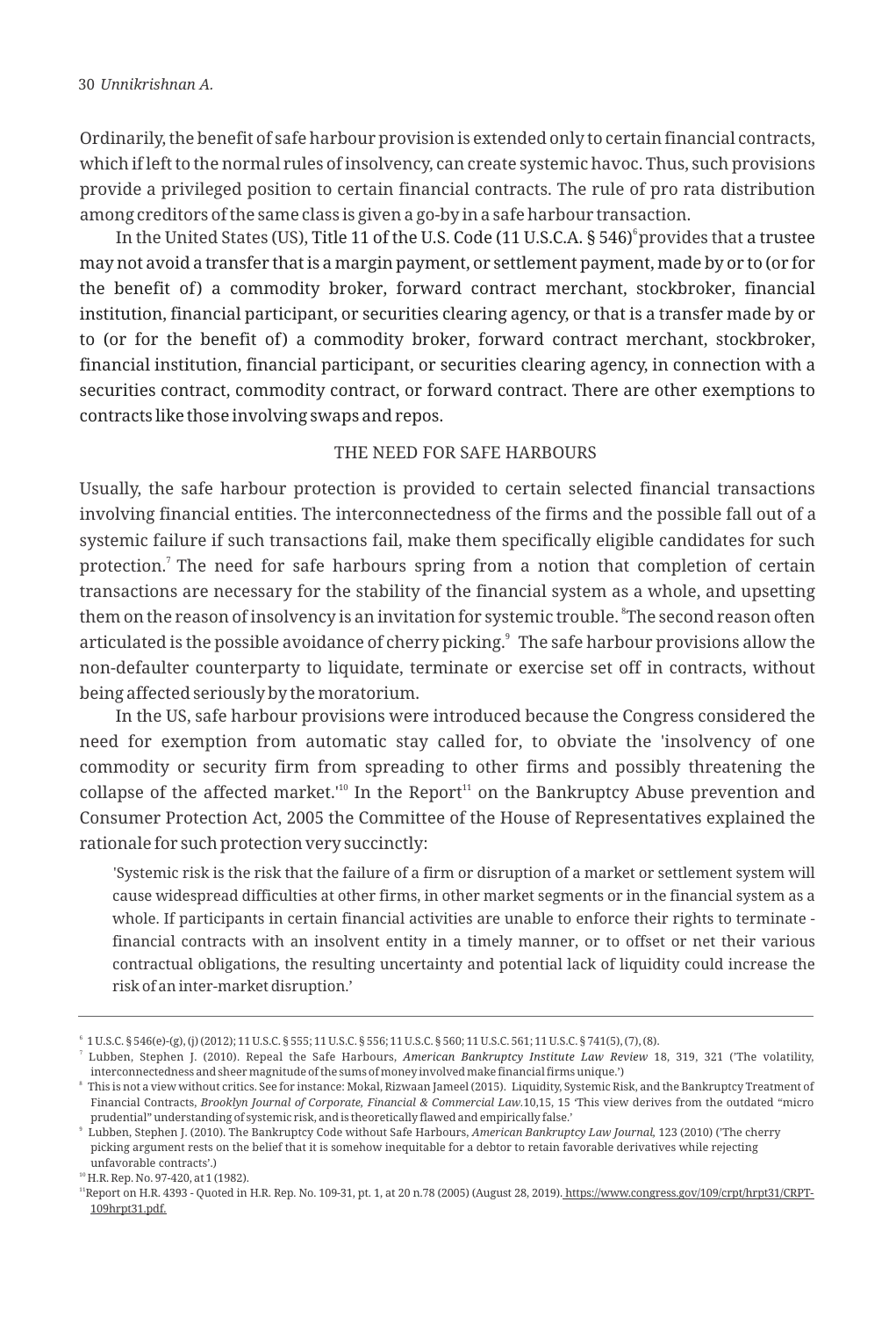As noted by the Second Circuit Court<sup>12</sup> in the United States:

*'* The purpose of the 'safe harbour' statute, 11 U.S.C.A S. 546(e) prohibiting bankruptcy trustees from avoiding transfers that were margin or settlement payments made by or to financial institutions, is to protect the market from systemic risk and allow parties in the securities industry to enter into transactions with greater confidence.'

While there is a large quantity of academic literature available on the subject, explaining the need for safe harbour provisions, there is an equally forceful view that such safe harbours have not resulted in any kind of advantage to the financial system. The critics argue that instead of advancing the cause of system stability, it has only destabilised the system as a whole.

#### PROVISIONS OF THE CODE

Section 14(1) of the Code states that on the insolvency commencement date, the Adjudicating Authority shall by order declare moratorium for prohibiting certain transactions, *viz*.:

'(a) the institution of suits or continuation of pending suits or proceedings against the corporate debtor including execution of any judgment, decree or order in any court of law, tribunal, arbitration panel or other authority;

(b) transferring, encumbering, alienating or disposing of by the corporate debtor any of its assets or any legal right or beneficial interest therein;

(c) any action to foreclose, recover or enforce any security interest created by the corporate debtor in respect of its property, including any action under the Securitisation and Reconstruction of Financial Assets and Enforcement of Security Interest Act, 2002;

(d) the recovery of any property by an owner or lessor where such property is occupied by or in the possession of the corporate debtor.'

Section 14(3) however states that these prohibitions will not apply to such transactions as are notified by the Central Government. By an amendment that came into effect on June 6, 2018 it has been declared by the statute that the moratorium will not affect a surety in a contract of guarantee to a corporate debtor. The Central Government has not yet notified any such transaction so far as exempt.

The order of moratorium is intended to preserve the value of the going concern surplus. A cursory glance at the provision reveals that it operates only as a bar against third parties from proceeding against the corporate debtor through institution of proceedings or continuing with the already initiated suits. It does not debar a corporate debtor from proceeding against a third party who owes a debt to it. At the same time, the statute proscribes the corporate debtor from transferring, encumbering, alienating or disposing of its assets. Further, any action by creditors to foreclose, recover or enforce any security interest created by the corporate debtor in respect of its property is barred during this period.

## SAFE HARBOURS: FOR AND AGAINST

## **Arguments in Favour**

There are many justifications proffered for providing a special dispensation to certain financial contracts like derivatives and repos:

<sup>&</sup>lt;sup>12</sup> *Tribune Co. Fraudulent Conveyance Litigation*, 818 F.3d 98 (2d Cir. 2016).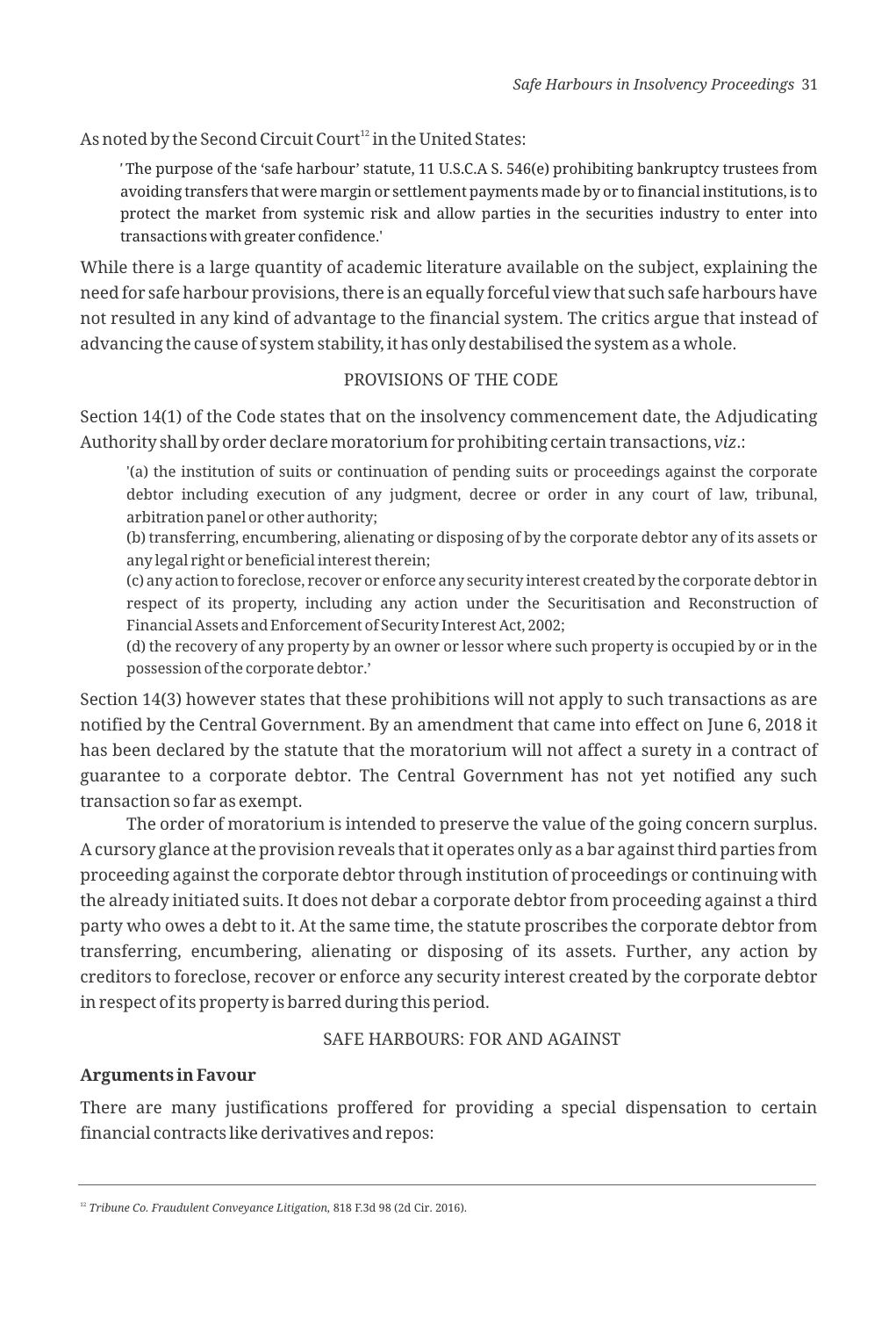- One of the most prominent arguments in favour of bringing in some safe harbour for financial contracts is the possible domino risk, i.e., the possibility of a ripple effect on the system, if a significant participant fails. This line of view proceeds on the basis that there is significant interconnectedness among transactions in financial contracts and the failure of one should not be allowed to snowball into a systemic failure.
- Unfair cherry picking of the contracts could be avoided.
- It enhances ability to achieve quick closeout netting, and thus reduces risk.
- The safe harbour makes parties more willing to enter into contracts falling within its ambit, which would minimise the costs.
- Some commentators tend to think that development of markets like derivatives would simply be impossible without the protection afforded by the safe harbours.<sup>13</sup>

# **Arguments Against**

On the face of it, the safe harbour provisions appear to run against the basic philosophy of insolvency action. A forceful and appealing argument against safe harbours is that they negate the underlying philosophy of insolvency proceedings. <sup>14</sup> The basis of equity in an insolvency proceeding gets distorted and a group of transactions which are falling within the ambit of safe harbour gets a preferential treatment over others. This may act as a disincentive for others. There are certain other factors also which are relevant in this context:

- As a result of the protection accorded by the insolvency regime, the creditor may not insist on appropriate collaterals or may not have appropriate incentives for insisting so.
- If the insolvency law provides immunity to the creditors, they may not do the prelending due diligence effectively. Further, monitoring of the assets created through lending may be shoddy, since the bankruptcy may not affect them.
- The incentive for diversification which a normal creditor would have, may not be there with a creditor who enjoys the safe harbour protection. Such a behavior may be the result of a thinking that the creditor is protected even otherwise.
- The usual rationing of credit will be absent. There may be a tendency on the part of the creditor to lend more at a lower cost. This is of course both an advantage and a disadvantage.
- The other creditors will not have a share to the extent of the claim of the creditor in the safe harbour. Thus, non-safe harboured creditors are providing a subsidy to the safe harboured creditors.<sup>15</sup> This can lead to the insolvency of the non-exempt creditors in certain situations.
- Creditors will engage in an opportunistic behaviour and take away the assets of the debtor, which would be ultimately detrimental to the debtor. In an insolvency

<sup>13</sup> See: Edwards Franklin R. & Morrison, Edward R., Derivatives and the Bankruptcy Code: Why the Special Treatment? *Yale Journal on Regulation* 22, 91('A counterparty is more willing to enter a derivatives contract with a firm (or will enter at a lower price) if it can minimize the costs it may incur if the firm suffers financial distress.')

<sup>14</sup> Lubben, Stephen J.,(2017). Subsidizing Liquidity or Subsidizing Markets? Safe Harbours, Derivatives and Finance. *American Bankruptcy Law Journal,* 91, 463(arguing generally that, in bankruptcy, preservation of 'going concern surplus' outweighs most other concerns, the safe harbour reverses the configuration, offend the theoretical base of collective resolution of financial distress, and imposes a cost on society at large.)

<sup>15</sup>Vasser, Shmuel & Kerfoot. Matthew K., (2010). Preferential Treatment of Derivative Contracts - Saviour or Scourge? 30 *Futures and Derivatives Law Report 30,* 11('When certain transactions are afforded safe harbour treatment, the Code effectively subsidizes such transactions by reducing the risk - i.e., the cost - of these transactions.')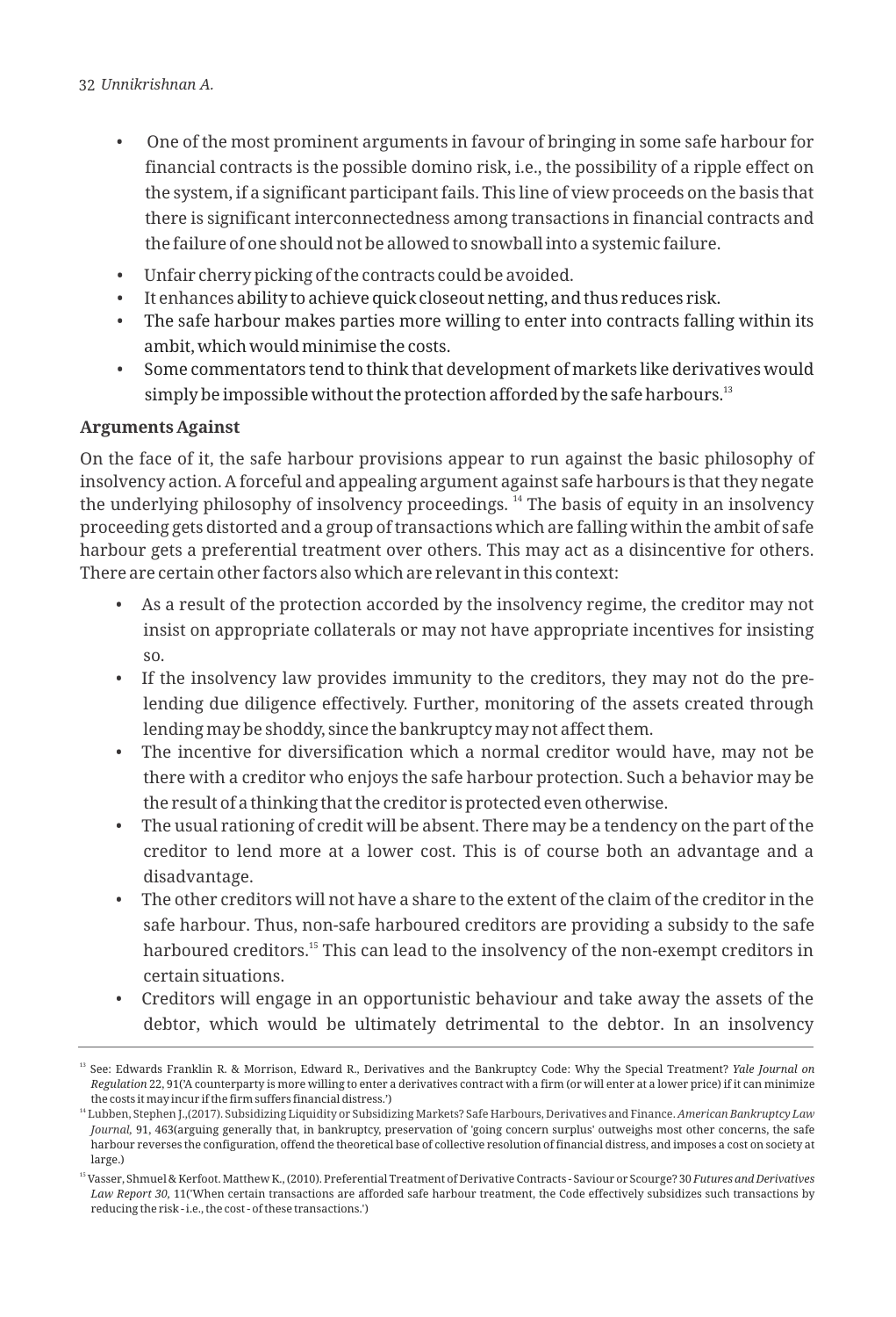situation, the debtor has very little effective bargaining power.

- The potential for an effective reorganisation or resolution is thwarted to a great extent because of the power to withdraw the collateral by the creditor in safe harbour.
- Obviously, in the area of design of financial products and contracts, participants would concentrate more on products which would have the safety of safe harbour protection. Potential lenders will have a tendency to design credit products in such a way that they will fall within safe harbours. If the relevant legal system does not allow a judicial scrutiny of the economic substance of the transaction, it becomes easy for the creditors to bring a transaction within the fold of safe harbours merely by naming them with that of an instrument or contract specially protected.
- Once a favourable treatment is given to a certain set of transactions, there is a tendency to broaden the scope and ask for more. In the US, the safe harbour protection was much narrow in scope when started. But, over a period of time, the scope got so very wide.

#### LOOKING FORWARD

Where should we proceed from here and what are the types of transactions that the country should consider for bringing within the safe harbour? These are not questions with easy answers. But, that is no reason not to ponder over them.

One word of caution would be apposite here. As is seen under the U.S. Bankruptcy Code, once brought into effect, there is always a tendency to demand, and consequently expand, the scope of safe harbour provisions. Keeping a close watch on the issue therefore gains importance. It is also extremely important to craft safe harbours keeping in mind the potential imbalance it creates. It should not be too wide or too narrow. Striking a balance is definitely bound to be a tough exercise. It is necessary to make an assessment of the costs and benefits and the collateral effects, in deciding how broad or narrow should be the safe harbour.

Another issue of significance is whether non-financial institutions should be allowed the benefit of safe harbour, as the argument of systemic risk may not be forceful there. Unless, the exemptions are limited to transactions involving financial entities, the avowed object will not be achieved. So is the issue whether *ipso facto* contractual clauses (clause that allows termination on filing of insolvency petition) should be permitted or not. There can be questions as towhether theyshouldbeextendedtocontractsexecutedoutsidearecognisedstockexchange.

Again, a debatable and contentious issue with respect to safe harbours would be the decision whether the exemption should be based on form or substance.<sup>16</sup> Merely by adding the label, whether parties should be able to take benefit of the safe harbour provisions? Or should the participants be allowed to run the risk of a regulator or a court of law recharacterising the transaction, apparently depriving the benefit to a party entering into a *bonafide* transaction?

It is beyond cavil that wrong immunities have the potential to destroy the value of the debtor firm.<sup>17</sup> Therefore, while crafting a policy on immunity from the moratorium, one has to

<sup>16</sup> Chung., John J. (2010). From Feudal Land Contracts to Financial Derivatives: The Treatment of Status through Specific Relief.*Review of Banking and Financial Law* 29,107. ('If a party to a contract calls it a derivative, then it is a derivative, and any attempt by a seasoned bankruptcy judge to determine the true substance of the contract will be severely limited.')

<sup>17</sup> Jameel Mokal, Rizwaan (2015). Liquidity, Systemic Risk, and the Bankruptcy Treatment of Financial Contracts. *Brooklyn Journal of Corporate, Financial & Commercial Law,*10(15), 32–33. (stating that the primary cost of ill-chosen priority rules is the misallocation of value from the bankruptcy estate but the effect of wrong immunities is not merely the misallocation but the *destruction* of value from the estate.)